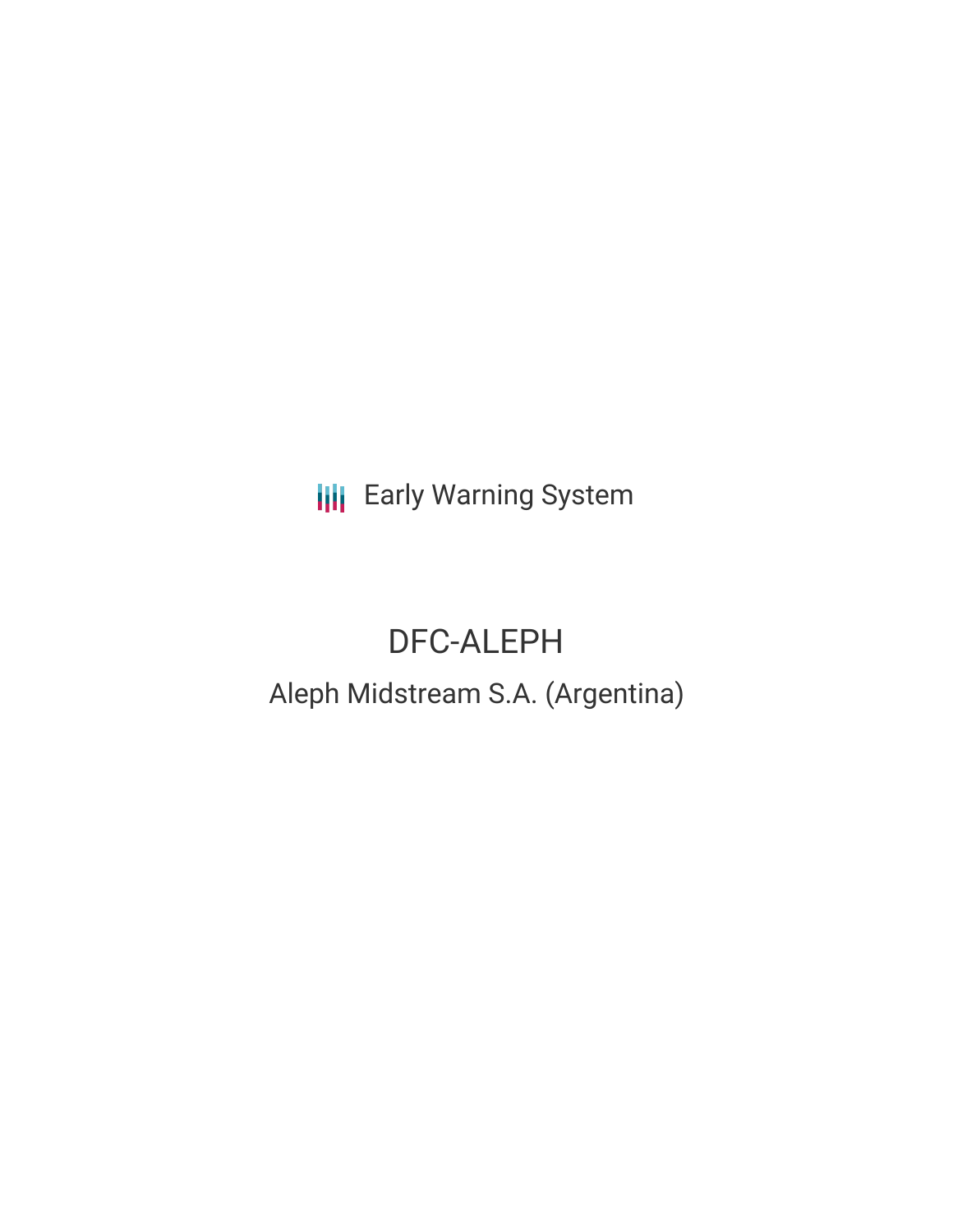

### **Quick Facts**

| <b>Countries</b>               | Argentina                                              |
|--------------------------------|--------------------------------------------------------|
| <b>Specific Location</b>       | Vaca Muerta basin                                      |
| <b>Financial Institutions</b>  | US International Development Finance Corporation (DFC) |
| <b>Status</b>                  | Approved                                               |
| <b>Bank Risk Rating</b>        | A                                                      |
| <b>Borrower</b>                | Aleph Midstream S.A.                                   |
| <b>Sectors</b>                 | Energy                                                 |
| <b>Investment Type(s)</b>      | Loan                                                   |
| <b>Investment Amount (USD)</b> | \$150.00 million                                       |
| <b>Project Cost (USD)</b>      | \$351.30 million                                       |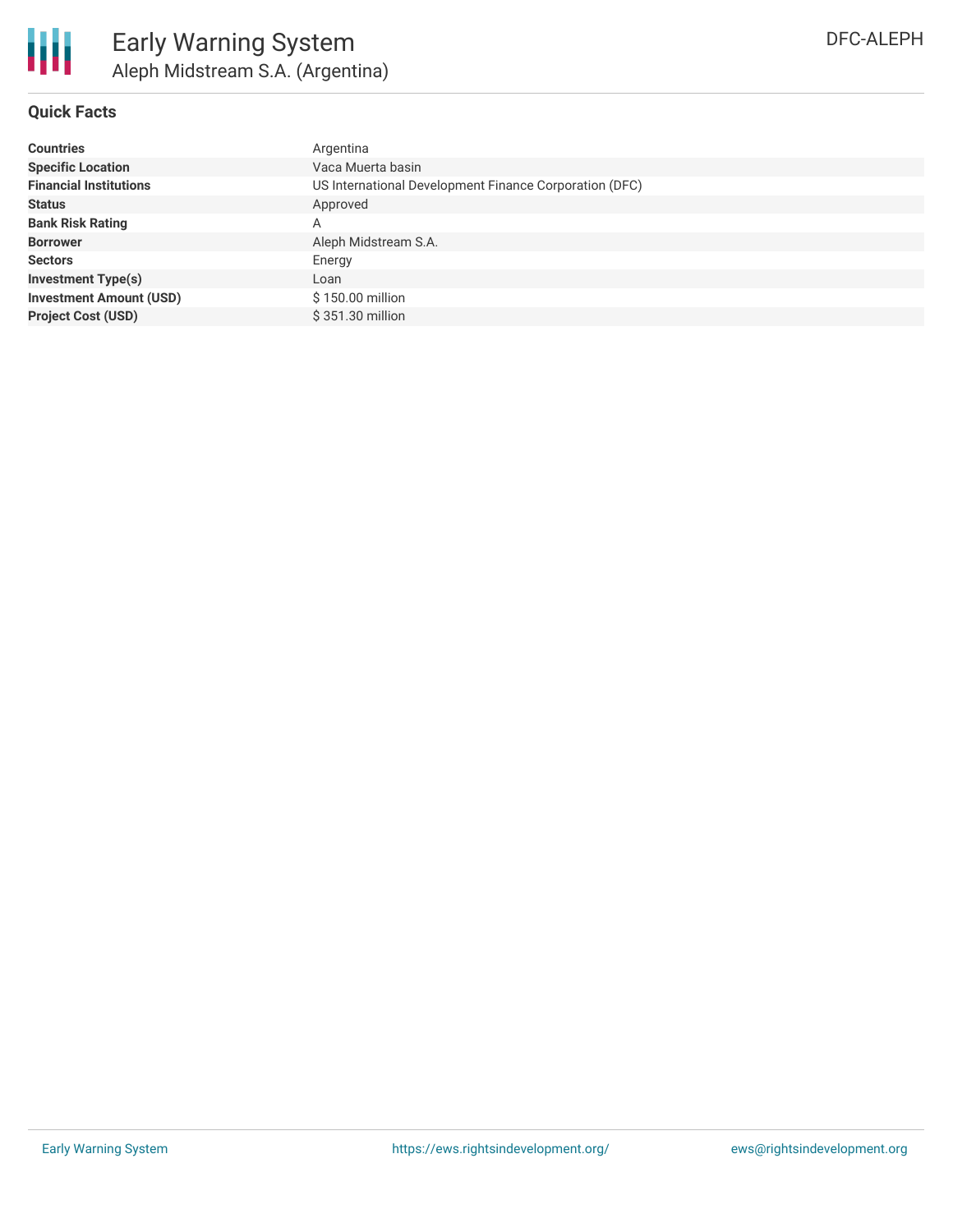

#### **Project Description**

Develop and expand existing oil and gas transportation and processing facilities in order to provide independent transportation and processing services. These services include gathering, processing, and transportation of shale oil and associated gas production from concessions owned by Vista Oil & Gas Argentina S.A.U. in Argentina's Vaca Muerta basin (the "Project").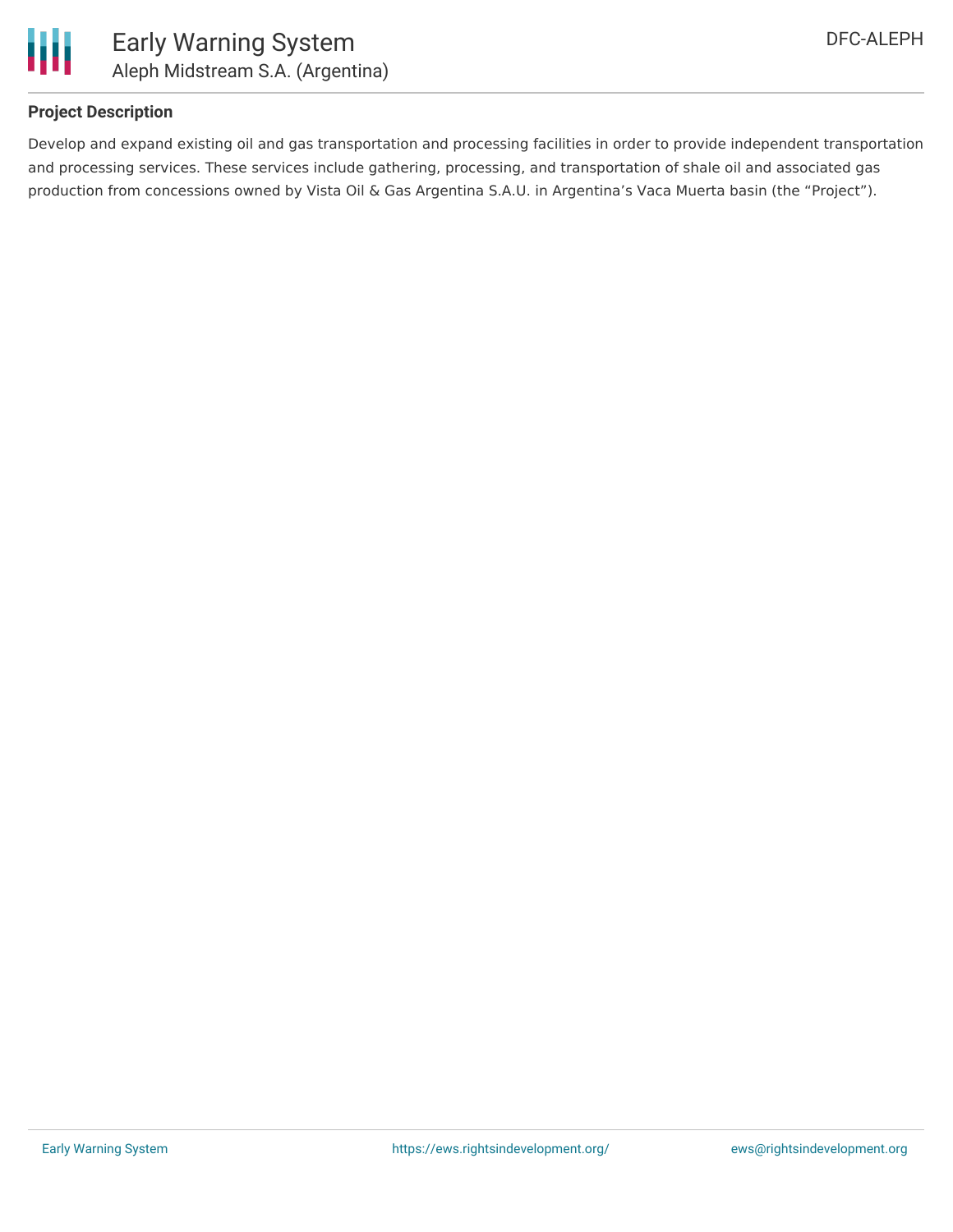#### **Investment Description**

US International Development Finance Corporation (DFC)

U.S. Sponsor: Riverstone/Gower Management Co. Holdings LP

Foreign Sponsor: Vista Oil & Gas S.A.B. de C.V.